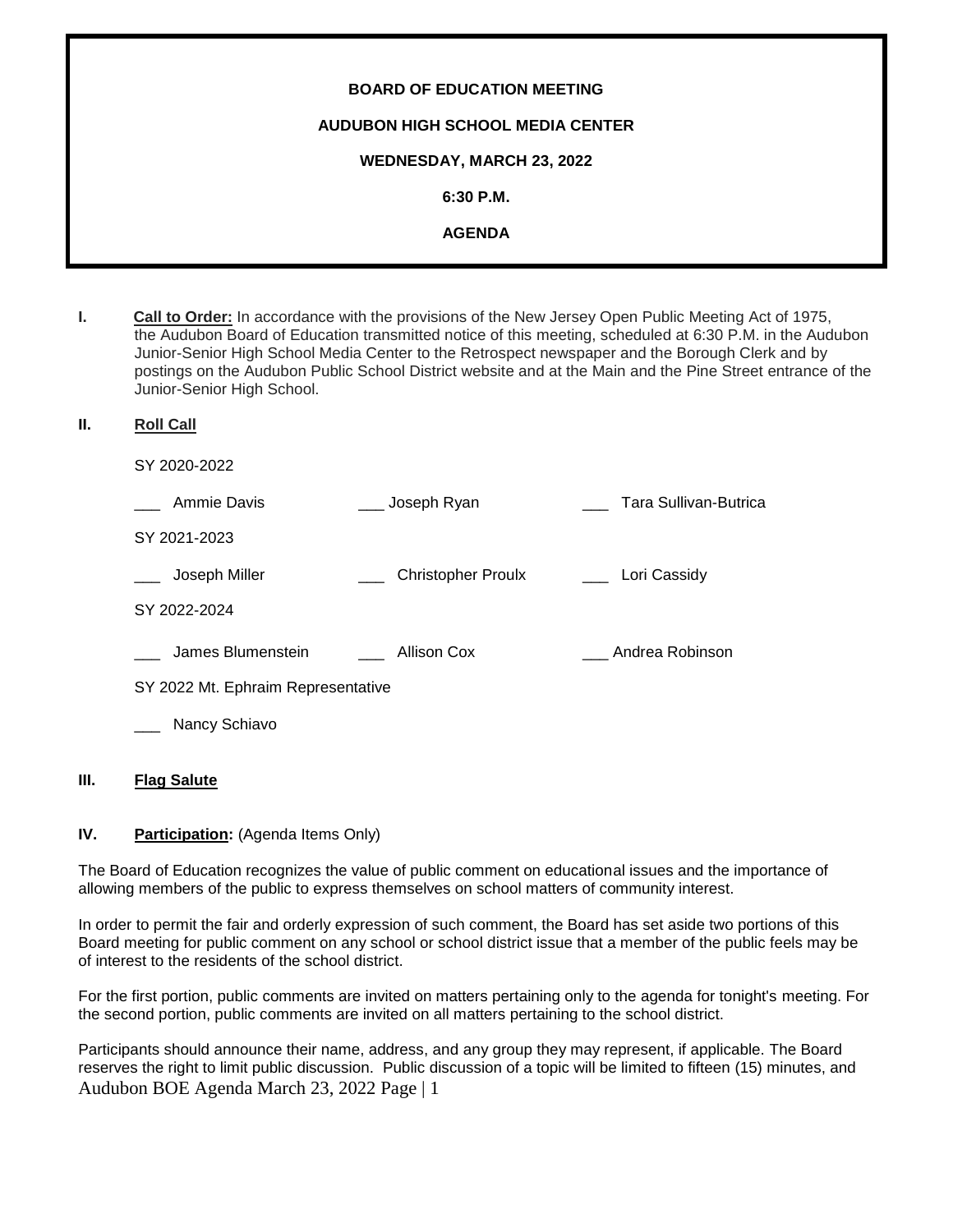individual speakers will be limited to three (3) minutes. No participant may speak more than once on the same topic until all others who wish to speak on that topic have been heard. Reference bylaws #0167 of the Audubon Public Schools Board of Education Policy Manual.

The Board uses the public comment period as an opportunity to listen to citizen. Not all issues brought to a Board meeting will be resolved at that particular meeting. Complaints stated or actions requested by the public may be taken under advisement by the Board for investigation, discussion, actions, or disposition at a later date or time. The public comments sessions are an opportunity for citizens to share their opinions and remarks with the Board; it is not a question and answer session. The Board may or may not respond to public comments at the time they are made and is under no obligation to do so.

The Board does not endorse public comments nor will the Board be held liable for comments made by members of the public. Any individuals who may be the subject of public comments, including district employees, shall retain all rights against defamation and slander according to the laws of New Jersey.

All motions are voted on by all members unless otherwise marked with a +.

# **V. GOVERNANCE: Chairperson: Mr. Blumenstein – Committee Members: Ms. Butrica, Mr. Miller, Mr. Ryan and Alternate: Ms. Robinson**

# **Board of Education Goals**

- To continue to provide equitable access to a rigorous curriculum while focusing on improving student achievement and decreasing the achievement gaps.
- $\cdot \cdot$  To maintain a cost-effective budget that provides for educational resources, supports a preventative maintenance program, and encourages and facilitates long-range facility improvements.
- \* To foster a positive school climate and culture in order to positively impact student motivation, engagement, and achievement.

# **VI. OPERATIONS: Chairperson: Mrs. Cox – Committee Members: Ms. Davis, Mr. Proulx, Mr. Ryan and Alternate: Mr. Miller**

# **Board of Education Goals**

- To continue to provide equitable access to a rigorous curriculum while focusing on improving student achievement and decreasing the achievement gaps.
- $\div$  To maintain a cost-effective budget that provides for educational resources, supports a preventative maintenance program, and encourages and facilitates long-range facility improvements.
- $\div$  To foster a positive school climate and culture in order to positively impact student motivation, engagement, and achievement.
- 1. Motion to approve the following resolution for Adoption of the 2022/2023 Tentative Budget:

BE IT RESOLVED that the tentative budget be approved for the 2022/2023 School Year using the 2022/2023 state aid figures and the Secretary to the Board of Education be authorized to submit the following tentative budget to the executive County Superintendent of Schools for the approval in accordance with the statutory deadline:

|              | 2022/2023     | <b>Audubon Borough</b> | <b>Audubon Park</b> |
|--------------|---------------|------------------------|---------------------|
|              | <b>Budget</b> | <b>Tax Levy</b>        | <b>Tax Levy</b>     |
| General Fund | 25,702,497.00 | 12,682,125.00          | 348,324.00          |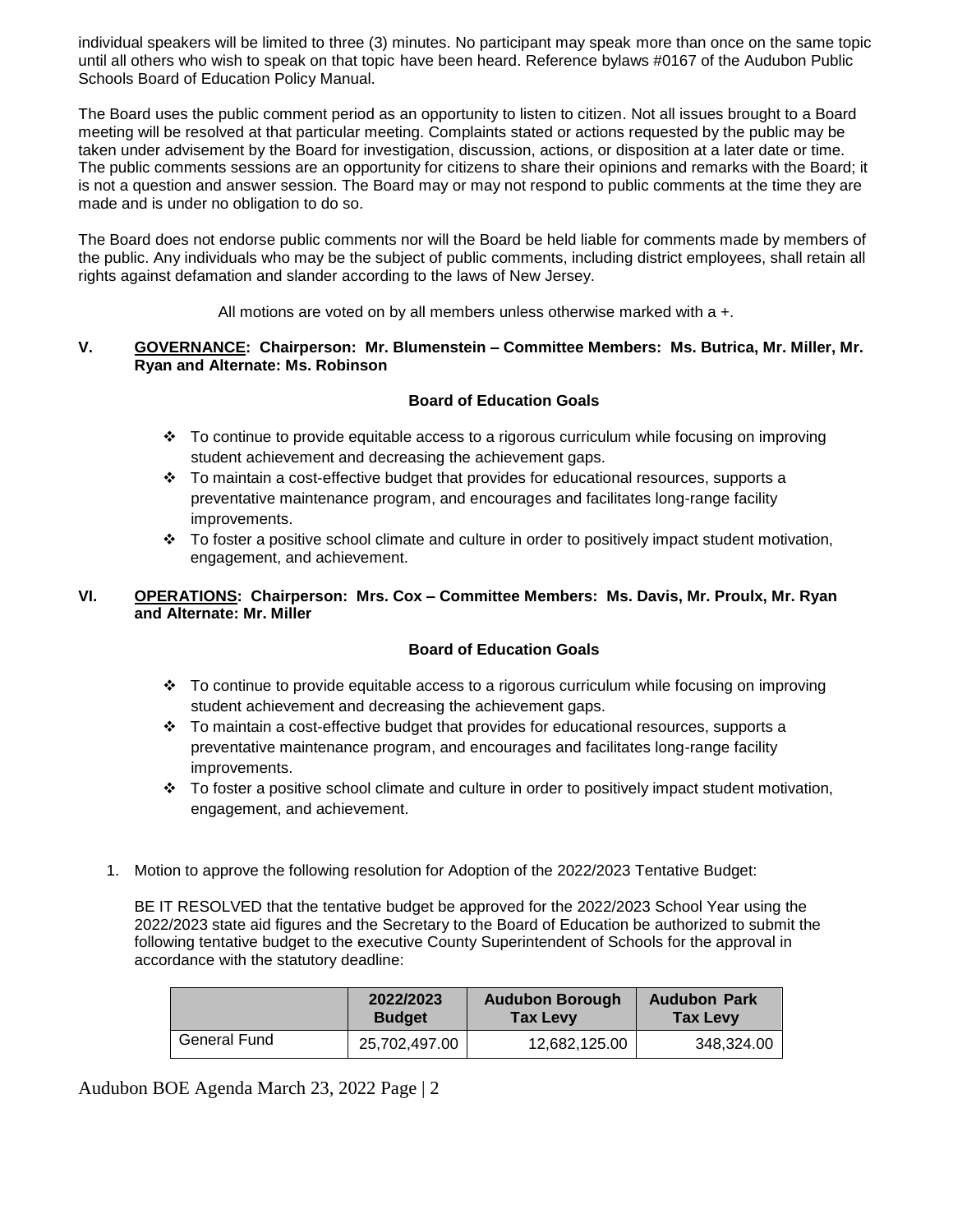| Special Revenue Fund | 3,818,635.00  |               |            |
|----------------------|---------------|---------------|------------|
| Debt Service Fund    | 1,654,974.00  | 1,635,295.00  | 19,679.00  |
| Total                | 31,176,106.00 | 14,317,420.00 | 368,003.00 |

WHEREAS, the Audubon Board of Education recognizes school staff and Board members will incur travel expenses related to and within the scope of their current responsibilities and for travel that promotes the delivery of instruction or furthers the efficient operation of the school district; and

WHEREAS, N.J.A.C. 6A:23B-1,1 et seq. requires Board members to receive approval of these expenses by a majority of the full voting membership of the Board and staff members to receive prior approval of these expenses by the Superintendent of Schools and a majority of the full voting membership of the Board; and

BE IT RESOLVED, that the Audubon Board of Education established \$36,000.00 as the allotted maximum expenditures for travel. To date thus far in the 2021/2022 school year, the Audubon Board of Education has spent \$ 8,049.00 on travel, out of the \$36,000.00 that was budgeted.

BE IT FURTHER RESOLVED, that a public hearing be held on Wednesday, May 4, 2022 in the Audubon Jr/Sr High School Media Center at 7:00 pm for the purpose of conducting a public hearing on the budget for the 2022/2023 School Year.

2. Motion to approve the submission of the Preschool Expansion Aid application for the 2022-2023 school year.

Preschool Expansion Aid Application

3. Motion to approve the Preschool Expansion Aid Budget for the 2022-2033 School year.

Preschool Expansion Aid Budget

Motion to Approve: example and second:  $\blacksquare$ 

#### **Roll Call**

- \_\_\_ Ammie Davis \_\_\_\_ \_\_\_\_ Joseph Ryan \_\_\_ \_\_\_ Tara Butrica \_\_\_\_\_ \_\_\_\_ Nancy Schiavo
- Loseph Miller **Christopher Proulx** Lori Cassidy
- \_\_\_ James Blumenstein \_\_\_ Allison Cox \_\_\_ Andrea Robinson

#### **VII. EDUCATION: Chairperson: Ms. Schiavo - Committee Members: Mr. Blumenstein, Mr. Proulx, Ms. Robinson and Alternate: Ms. Cassidy**

# **Board of Education Goals**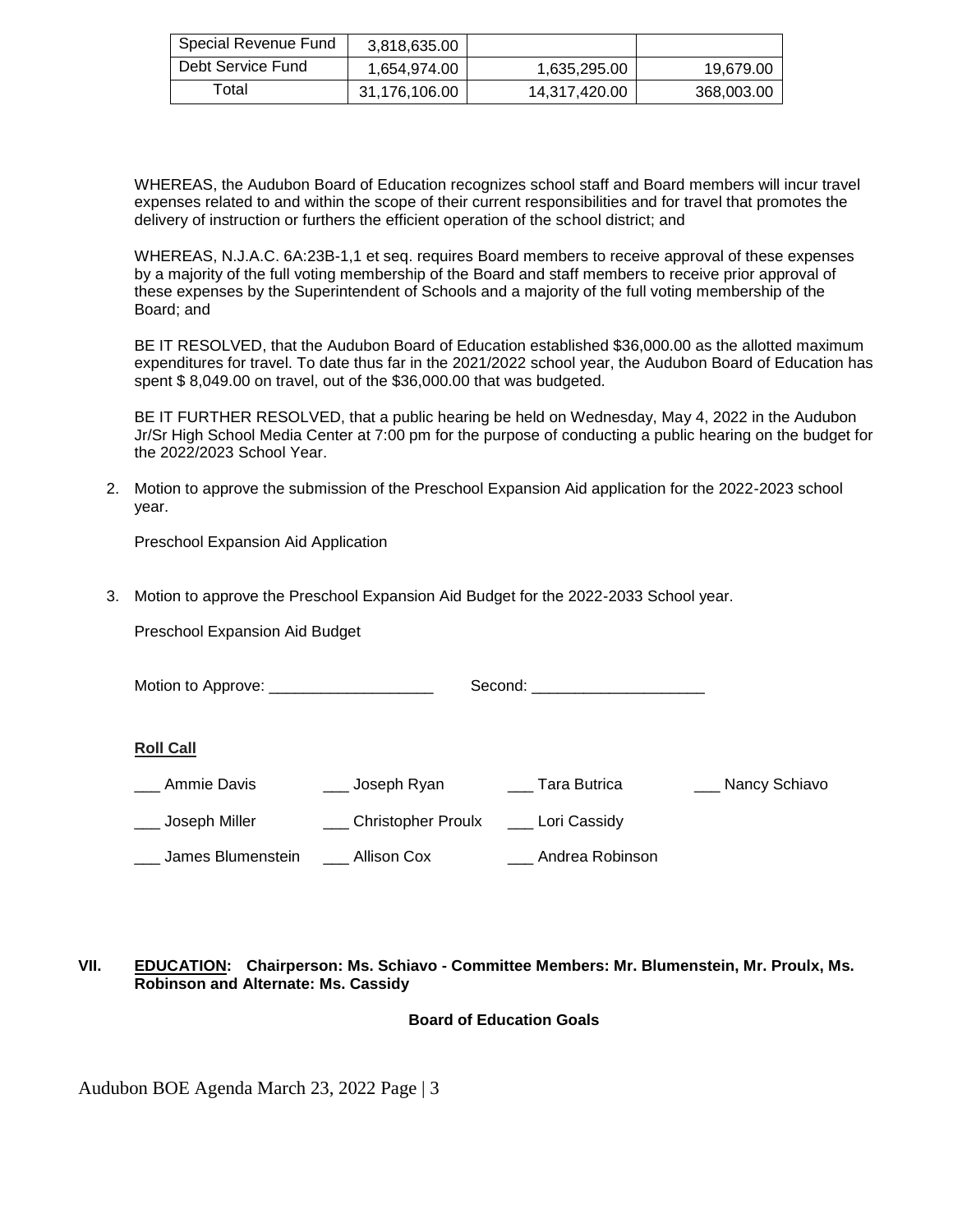- $\div$  To continue to provide equitable access to a rigorous curriculum while focusing on improving student achievement and decreasing the achievement gaps.
- $\cdot \cdot$  To maintain a cost-effective budget that provides for educational resources, supports a preventative maintenance program, and encourages and facilitates long-range facility improvements.
- \* To foster a positive school climate and culture in order to positively impact student motivation, engagement, and achievement.

#### . **VIII. HUMAN RESOURCES: Chairperson: Mrs. Davis, Committee Members: Ms. Cassidy, Ms. Cox, and Mrs. Schiavo, Alternate: Ms. Butrica**

#### **Board of Education Goals**

- $\div$  To continue to provide equitable access to a rigorous curriculum while focusing on improving student achievement and decreasing the achievement gaps.
- $\cdot \cdot$  To maintain a cost-effective budget that provides for educational resources, supports a preventative maintenance program, and encourages and facilitates long-range facility improvements.
- To foster a positive school climate and culture in order to positively impact student motivation, engagement, and achievement.

# **IX. REPORTS:**

- **X**. Superintendent's Report
- **XI.** Special Program Representatives:
	- A. CCESC Rep. Rotation: **Joe Miller**
	- B. CCSBA Rep. Rotation: **Ammie Davis**
- **XII.** Board Member Comments

#### **XIII. Public Participation:** (Open Discussion)

The Board of Education recognizes the value of public comment on educational issues and the importance of allowing members of the public to express themselves on school matters of community interest.

In order to permit the fair and orderly expression of such comment, the Board has set aside two portions of this Board meeting for public comment on any school or school district issue that a member of the public feels may be of interest to the residents of the school district.

For the first portion, public comments are invited on matters pertaining only to the agenda for tonight's meeting. For the second portion, public comments are invited on all matters pertaining to the school district.

Participants should announce their name, address, and any group they may represent, if applicable. The Board reserves the right to limit public discussion. Public discussion of a topic will be limited to fifteen (15) minutes, and individual speakers will be limited to three (3) minutes. No participant may speak more than once on the same topic until all others who wish to speak on that topic have been heard. Reference bylaws #0167 of the Audubon Public Schools Board of Education Policy Manual.

The Board uses the public comment period as an opportunity to listen to citizen. Not all issues brought to a Board meeting will be resolved at that particular meeting. Complaints stated or actions requested by the public may be taken under advisement by the Board for investigation, discussion, actions, or disposition at a later date or time. The public comments sessions are an opportunity for citizens to share their opinions and remarks with the Board; it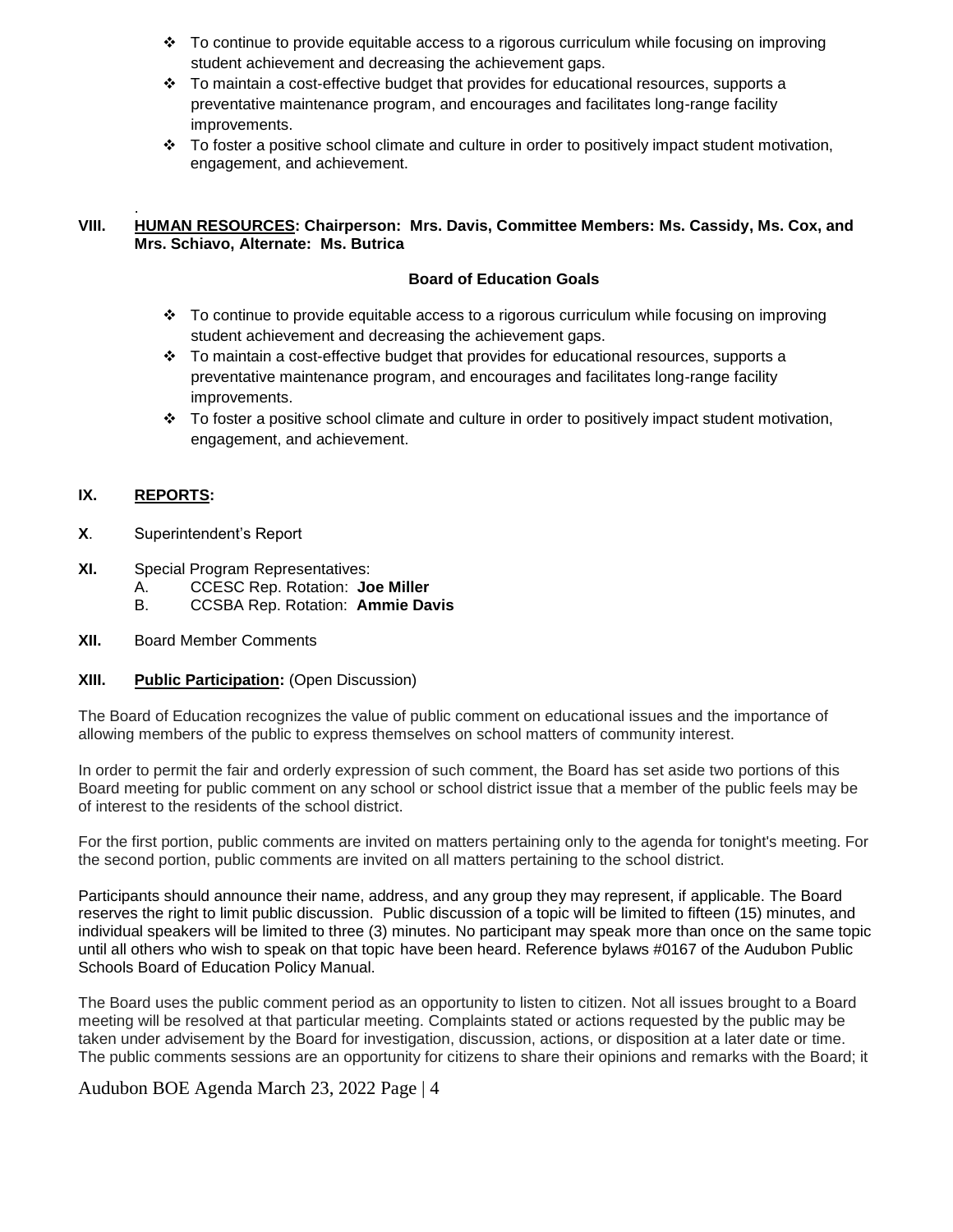is not a question and answer session. The Board may or may not respond to public comments at the time they are made and is under no obligation to do so.

The Board does not endorse public comments nor will the Board be held liable for comments made by members of the public. Any individuals who may be the subject of public comments, including district employees, shall retain all rights against defamation and slander according to the laws of New Jersey.

#### **XIV. Authorizing Executive Session:**

**WHEREAS,** while the Sen. Byron M. Baer Open Public Meetings Act (N.J.S.A. 10:4-12 et seq.) requires all meetings of the **Audubon Board of Education** to be held in public, N.J.S.A. 10:4-12(b) sets forth nine types of matters that may lawfully be discussed in Executive Session," i.e. without the public being permitted to attend; and

**WHEREAS,** the **Audubon Board of Education** has deemed it necessary to go into closed session to discuss certain matters which are exempted from the Public; and

**WHEREAS,** the nine exceptions to public meetings set forth in N.J.S.A. 10:4-12(b) are listed below, and next to each exception is a box within which the number of issues to be privately discussed that fall within that exception shall be written, and after each exception is a space where additional information that will disclose as much information about the decision as possible without undermining the purpose of the exception shall be written.

**NOW, THEREFORE, BE IT RESOLVED** that the **Audubon Board of Education** will go into closed session for the following reason(s) as outlined in N.J.S.A. 10:4-12(b):

 $X$  Any matter which, by express provision of Federal Law, State Statute or Rule of Court shall be rendered confidential or excluded from discussion in public;

\_\_\_\_\_\_ Any matter in which the release of information would impair a right to receive funds from the federal government;

 $X =$  Any material the disclosure of which constitutes an unwarranted invasion of individual privacy such as any records, data, reports, recommendations, or other personal material of any educational, training, social service, medical, health, custodial, child protection, rehabilitation, legal defense, welfare, housing, relocation, insurance and similar program or institution operated by a public body pertaining to any specific individual admitted to or served by such institution or program, including but not limited to information relative to the individual's personal and family circumstances, and any material pertaining to admission, discharge, treatment, progress or condition of nay individual, unless the individual concerned (or, in the case of a minor or incompetent, his guardian) shall request in writing that the same be disclosed publically;

Any collective bargaining agreement, or the terms and conditions of which are proposed for inclusion in any collective bargaining agreement, including the negotiation of terms and conditions with employees or representatives of employees of the public body

\_\_\_\_\_ Any matter involving the purchase lease or acquisition of real property with public funds, the setting of bank rates or investment of public funds where it could adversely affect the public interest if discussion of such matters were disclosed;

Any tactics and techniques utilized in protecting the safety and property of the public provided that their disclosure could impair such protection;

X Any investigations of violations or possible violations of the law;

Any pending or anticipated litigation or contract negotiation in which the public body is or may become a party. Any matters falling within the attorney-client privilege, to the extent that confidentiality is required in order for the attorney to exercise his ethical duties as a lawyer;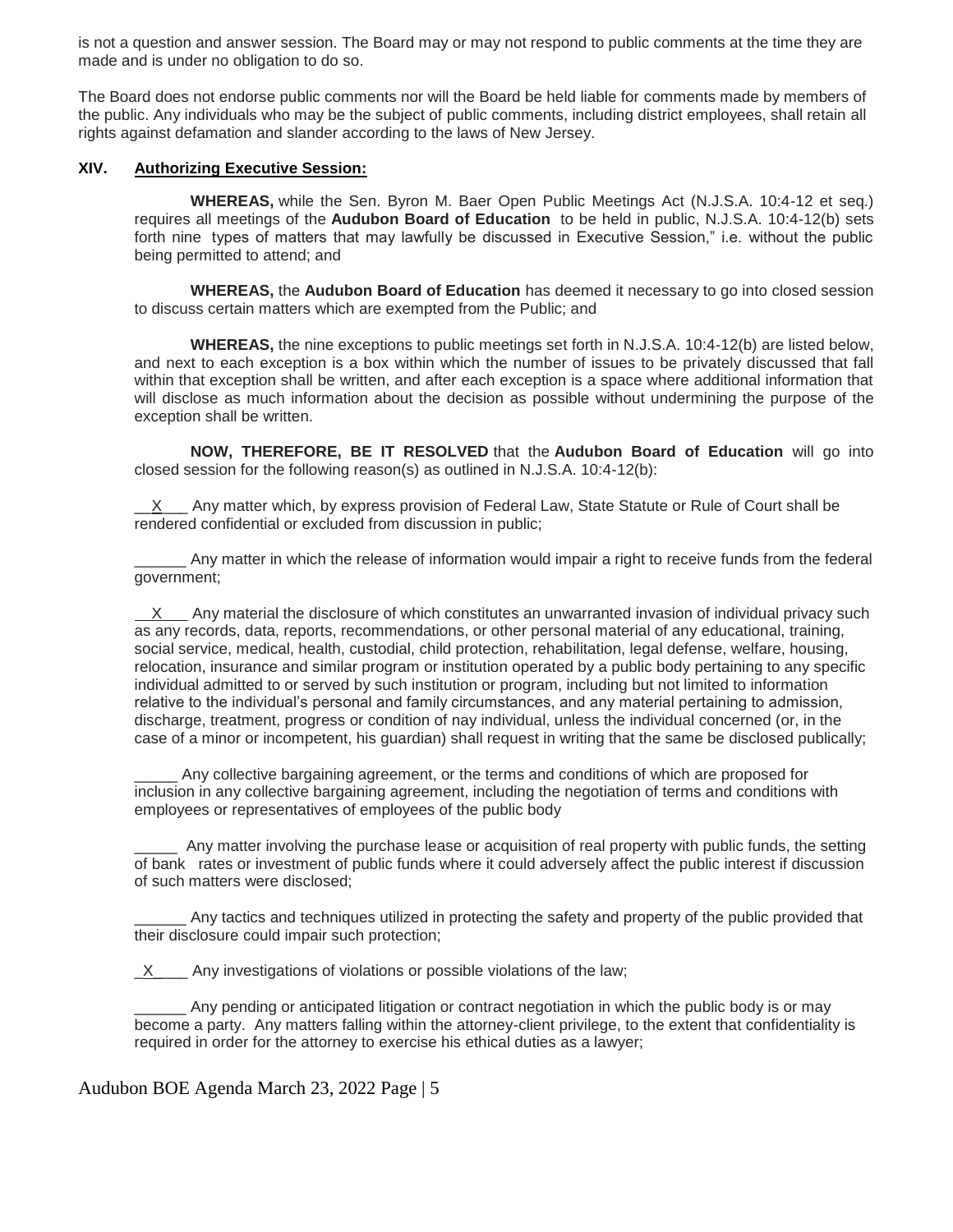$X$  Any matter involving the employment, appointment, termination of employment, terms and conditions of employment, evaluation of the performance, promotion or disciplining of any specific prospective public officer or employee or current public officer or employee employed or appointed by the public body, unless all individual employees or appointees whose rights could be adversely affected request in writing that such matter or matters be discussed at a public; Specifically the evaluation of the **Superintendent** 

\_\_\_\_\_\_Any deliberation of a public body occurring after a public hearing that may result in the imposition of a specific civil penalty upon the responding party or the suspension or loss of a license or permit belonging to the responding party as a result of an act of omission for which the responding party bears responsibility;

**WHEREAS,** the length of the Executive Session is undetermined; however, the **Audubon Board of Education** will make every attempt to estimate the time of the session prior to convening the session after which the public meeting shall reconvene and the **Audubon Board of Education** will proceed with business.

**NOW, THEREFORE, BE IT RESOLVED,** that the **Audubon Board of Education** will go into Executive Session for only the above stated reasons;

**BE IT FURTHER RESOLVED** that the **Audubon Board of Education** hereby declares that its discussion of the aforementioned subject(s) may be made public at a time when the **Audubon Board of Education** attorney advises that the disclosure of the discussion will not detrimentally affect any right, interest or duty of the school district or any other entity with respect to said discussion.

**BE IT FURTHER RESOLVED** that the **Board of Education**, for the aforementioned reasons, hereby declares that the public is excluded from the portion of the meeting during which the above discussion shall take place and hereby directs the board secretary to take the appropriate action to effectuate the terms of this resolution.

1. Motion to move the Board of Education, by Resolution, adjourn into Executive Session from which the general public will be excluded to discuss school matters. The results of this session will be made public immediately after or as soon thereafter as a decision is reached.

|     | Time: _____________                                                                                                                                                                                                            | Voice Count: __________________ |  |
|-----|--------------------------------------------------------------------------------------------------------------------------------------------------------------------------------------------------------------------------------|---------------------------------|--|
|     | 2. Motion to reconvene the Board of Education, by Resolution.                                                                                                                                                                  |                                 |  |
|     |                                                                                                                                                                                                                                |                                 |  |
|     | Time: the contract of the contract of the contract of the contract of the contract of the contract of the contract of the contract of the contract of the contract of the contract of the contract of the contract of the cont | Voice Count: __________________ |  |
| XV. | <b>ADJOURNMENT</b>                                                                                                                                                                                                             |                                 |  |

- 1. The next Regular Board of Education meeting is scheduled for Wednesday, April 13, 2022 at 6:30 PM in the Audubon Junior-Senior High School Auditorium.
	- 2. Motion to adjourn meeting at approximately \_\_\_\_\_\_\_\_\_\_\_ pm.

Motion to Approve: \_\_\_\_\_\_\_\_\_\_\_\_\_\_\_\_\_\_\_\_\_ Second: \_\_\_\_\_\_\_\_\_\_\_\_\_\_\_\_\_\_\_\_